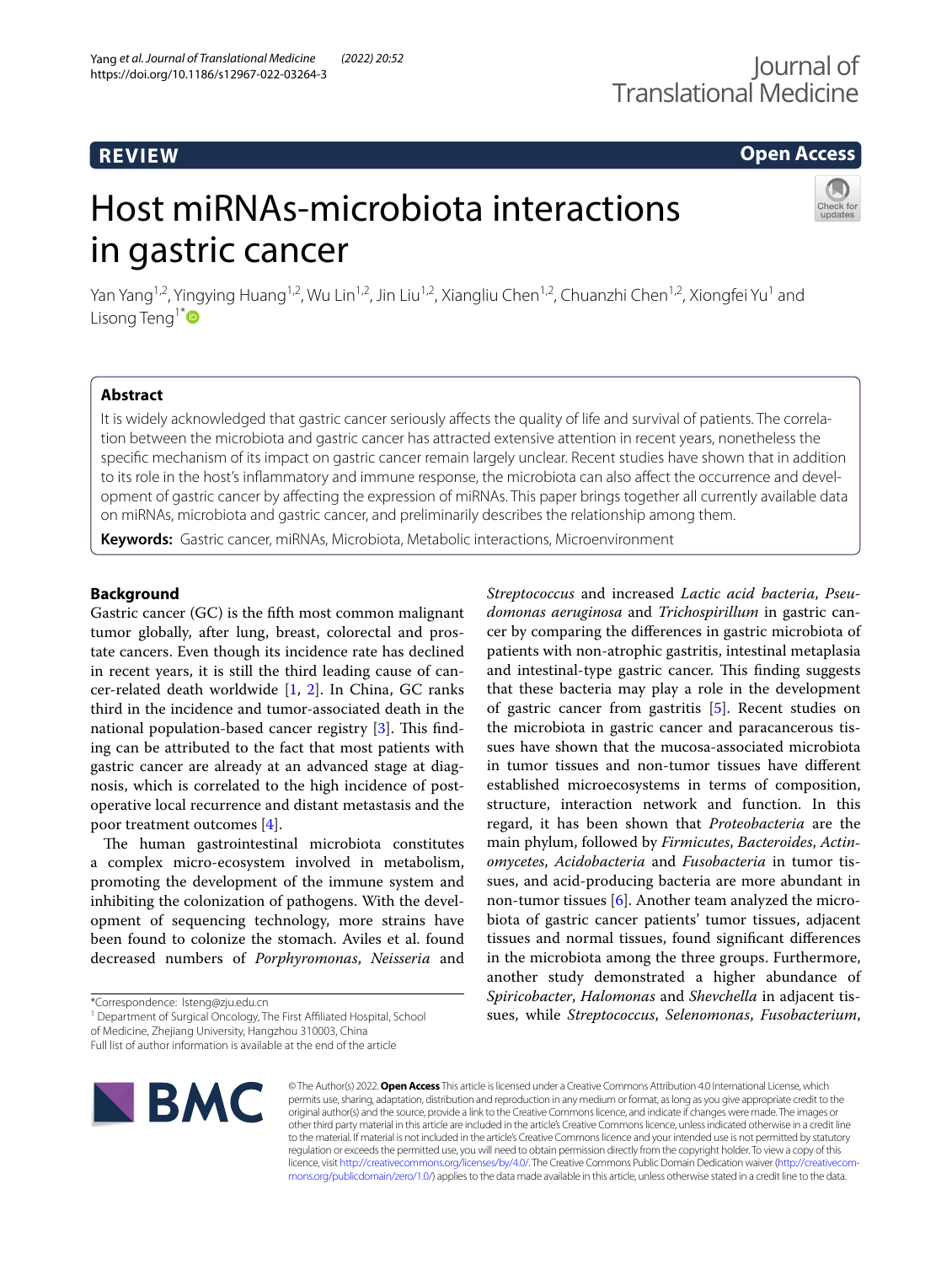*Propionibacter* and *Corynebacterium* were more abundant in tumor tissues [\[7](#page-5-6)].

An increasing body of evidence suggests that the microbiota can afect the occurrence and development of tumors in various ways, including chronic infammation and immune regulation  $[8-16]$  $[8-16]$  $[8-16]$ . In recent years, it has been shown that microRNAs (miRNAs) can infuence the survival and composition of gut bacteria  $[17-19]$  $[17-19]$  $[17-19]$ . Based on the existing literature, we hypothesized interactions between the microbiota and the host miRNA afect the occurrence and development of tumors. In this review, we present our current understanding of microbiota-miRNAs interactions in gastric cancer (Fig. [1](#page-1-0)). After summarizing evidence pointing to their core role, we look forward to the future directions of this rapidly developing feld.

# **Microbiota and gastric cancer Microbial imbalances afect the occurrence**

# **and development of gastric cancer**

Many studies have confrmed signifcant diferences in microbial composition between gastric cancer patients and healthy controls, indicating that an imbalanced gastric microbiome is an important cause of gastric cancer [[6,](#page-5-5) [7\]](#page-5-6). Gastric cancer is driven by infammation-related factors as many studies have shown that the microbiota can promote the development of gastric cancer by promoting infammation and regulating immunity.

Previous studies that explored the effect of microbiota on gastric cancer mainly focused on *Helicobacter pylori* (Hp)*.* Marshall and Warren identifed Hp from a gastric biopsy culture in  $1984$   $[20]$  $[20]$ . Nowadays, it is widely recognized that Hp infection is a high-risk factor for gastric cancer  $[21]$  $[21]$ . In this regard, Hp infection can increase secretion of infammatory cytokines such as interferon-c, TNF-a, IL-1, IL-1B, IL-6, IL-7, IL-8, IL-10 and IL-18, which stimulate a variety of immune cells, including lymphocytes, peripheral monocytes, eosinophils, macrophages, neutrophils, mast cells and dendritic cells [[8](#page-5-7)]. Hp infection also can cause methylations on E-cadherin and tumor-suppressor genes  $[22]$  $[22]$ . The cytotoxin-associated gene A (CagA) and vacuolating cytotoxin gene (VacA) are the main virulence factors of Hp. Both CagA and VacA can cause infammatory reactions and afect the occurrence and development of tumors. CagA can promote the Wnt, MAPK, Erk and NF-κB pathways and inhibit the activity of p53 [[23–](#page-5-14)[25](#page-5-15)]. VacA can induce autophagy by upregulating MAPK and ERK signaling, directly activating mitochondria and vascular endothelial growth factors. VacA has also been reported to act on the Wnt pathway and pI3k/Akt signaling pathways [[26](#page-5-16)[–30](#page-6-0)]. Some studies have documented interactions between CagA and VacA, which exhibit antagonistic efects on the NFAT pathway and cell morphology. Importantly, CagA can also inhibit the apoptosis of VacA [\[31](#page-6-1)].



<span id="page-1-0"></span>host metabolism and indirectly afect microbial colonization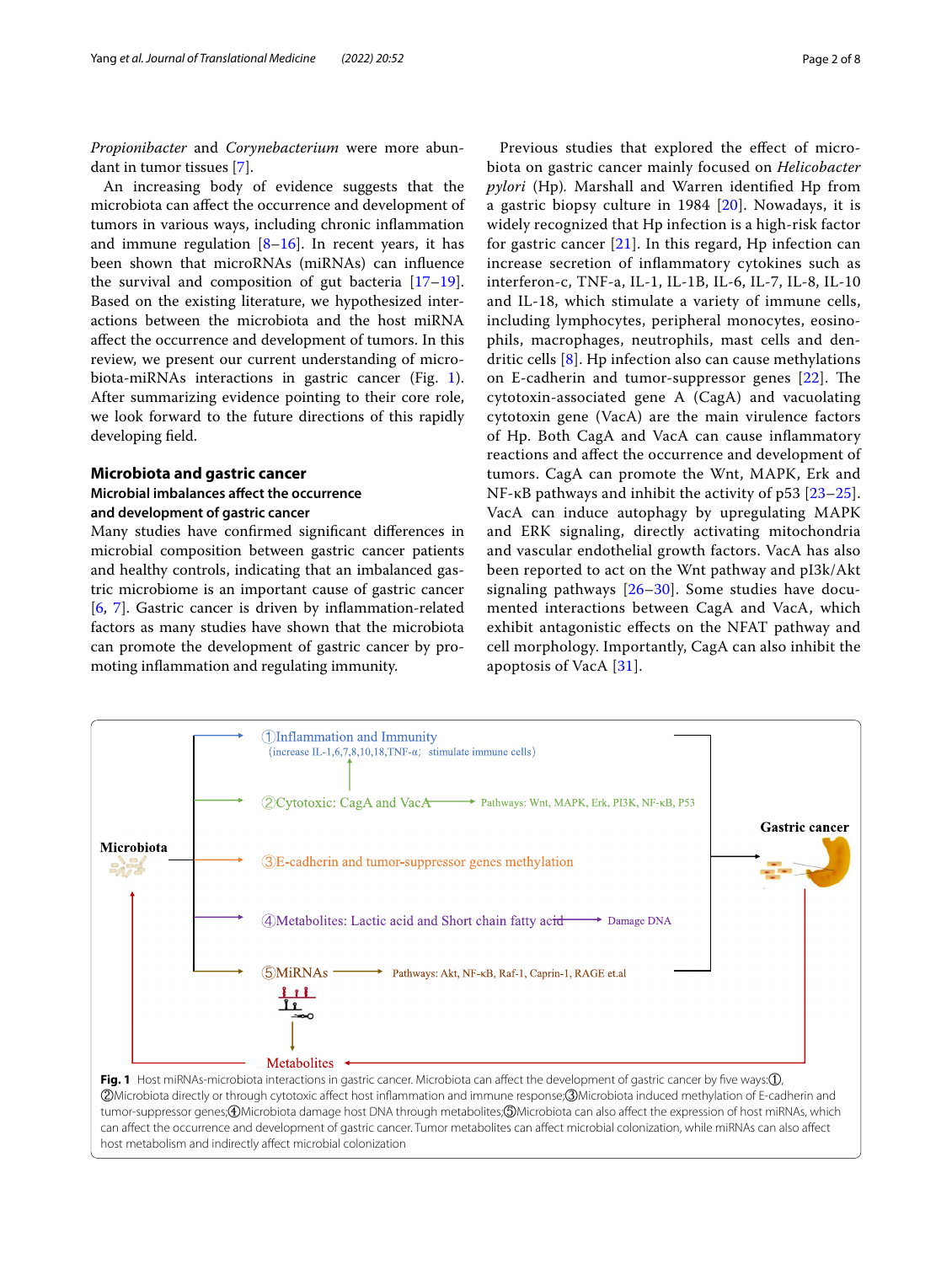In recent years, with the development of sequencing technology, an increasing number of microbes have been discovered in the stomach, such as *Firmicutes*, *Proteobacteria*, *Bacteroidetes*, *Fusobacteria* and *Actinobacteria* [\[32](#page-6-2)]. Nonetheless, few studies have documented the effect of other microbiota on gastric cancer. Indeed, other bacteria can also afect the occurrence and development of gastric cancer through regulatory pathways, immune cells and their metabolites. For example, *Stenoprophomonas* and *Selenomonas* are increased in gastric cancer and positively correlated with BDCA2+pDCs and Foxp3+Tregs, while *Comannas* and *Gailla* are negatively correlated with  $BDCA2 + pDCs$  and  $Foxp3 + Tregs$ [[33\]](#page-6-3). Further studies have confirmed that the abundance of *Fusobacterium* in gastric cancer is associated with a poor prognosis [[34–](#page-6-4)[36](#page-6-5)]. *Fusobacterium* infection has also been associated with tumor-infltrating lymphocytes and p53 expression [\[34](#page-6-4)]. However, the specifc mechanisms on gastric cancer progression remain understudied. Interestingly, the levels of *P.copri* and *P. acnes* are reportedly increased in gastric cancer patients, afecting the occurrence and development of gastric cancer through the NKG2D system and IL-15 [\[37\]](#page-6-6). In contrast, some studies have shown that *P.copri* levels were decreased in gastric cancer [\[7](#page-5-6)]. N-nitroso compounds (NOCs) and lactic acid have been widely reported as the main microbial metabolites associated with gastric cancer. NOCs are produced by many bacteria such as *Clostridium*, *Veillonella*, *Staphylococcus*, and *Lactobacillus* that are increased in gastric cancer [[38\]](#page-6-7). It is also well established that NOCs are associated with gastric cancer. ROS produced by lactic acid bacteria can damage DNA, promote tumor growth and metastasis, and inhibit tumor apoptosis by promoting NOCs production [[33,](#page-6-3) [39\]](#page-6-8). Many studies have reported that the abundance of *Lactobacillus* in patients with gastric cancer is increased, and their lactic acid metabolites can afect the occurrence and development of gastric cancer [[40,](#page-6-9) [41\]](#page-6-10).

## **Factors afecting microbial colonization**

Over the years, an increasing number of studies have emphasized the importance of the balance in the microbiota that colonizes the human body. Microbial imbalance is also an important factor responsible for cancer, described in detail in the previous paragraph. Importantly, microbial colonization of gastric cancer can be afected by the microenvironment (microbial interaction, surgical operation, stage or type of GC and so on)  $[42-46]$  $[42-46]$  $[42-46]$ .

Studies have shown that Hp infection can change the microbial composition of gastric cancer patients [\[43](#page-6-13)]. A decreased microbial diversity has been reported in the stomach of HP-positive patients; the main microorganisms were *Proteus*, followed by *Firmicutes*, *Bacteroidetes* and *Actinomycetes* [[47\]](#page-6-14). Similarly, Anderson et al. found 33 phylotypes in the stomach of HPpositive gastric cancer patients and more than 200 phylotypes in healthy controls [[48\]](#page-6-15). Importantly, genes related to nucleotide transport metabolism and amino acid transport metabolism are signifcantly enriched in patients'tumor microbiota, and gastric acid secretion increased signifcantly in the Hp-positive gastric cancer patients [[7\]](#page-5-6). Moreover, HP may lead to a gastric infammatory environment through CagA and VacA virulence factors, thus afecting the growth of other microorganisms  $[49]$  $[49]$ . Leung et al. analyzed the characteristics of individuals with gastric cancer with diferent histological stages and the gastric microbiota after Hp eradication. Importantly, HP eradication increased the bacterial diversity, and the relative abundance of other bacteria returned to a level similar to healthy controls [\[50](#page-6-17)]. Similarly, the gastric microbiota and their metabolites can infuence the ability of Hp to colonize the stomach and modulate its pathogenicity and carcinogenic potential [[44\]](#page-6-18).

Elaine et al. showed that the metabolism and microbial composition of gastric cancer patients were signifcantly altered after Roux-en-Y gastric bypass (RYGB) surgery [[45](#page-6-19)]. Consistently, Vaidota et al. showed that gastric cancer surgery could afect the composition of gastric microbiota  $[46]$  $[46]$  $[46]$ . Liu et al. found that the gastric microenvironment determined the composition and diversity of gastric microbiota rather than the stage or type of GC. The above studies substantiated that the microbiota could afect the occurrence and development of tumors; however, it should be borne in mind that the tumor microenvironment can also regulate the microbial composition.

# **MiRNAs and gastric cancer**

MiRNAs belong to non-coding RNAs that function by regulating downstream target genes. The imbalance of miRNAs is closely related to the occurrence and development of gastric cancer. Besides, the stability of miRNAs enhances their potential as tumor biomarkers. The role of miRNAs during the pathogenesis of gastric cancer and their potential application as biomarkers and therapeutic targets for gastric cancer has attracted much interest.

# **Clinical application of miRNAs**

It has been established that miRNAs can be released from tumor tissue to the serum, plasma, urine, tears, amniotic fuid and gastric juice through exosome particles. Studies have confrmed that circulating miRNAs in the plasma/ serum of GC patients are consistent with miRNA expression levels in tissues. Accordingly, they can be used as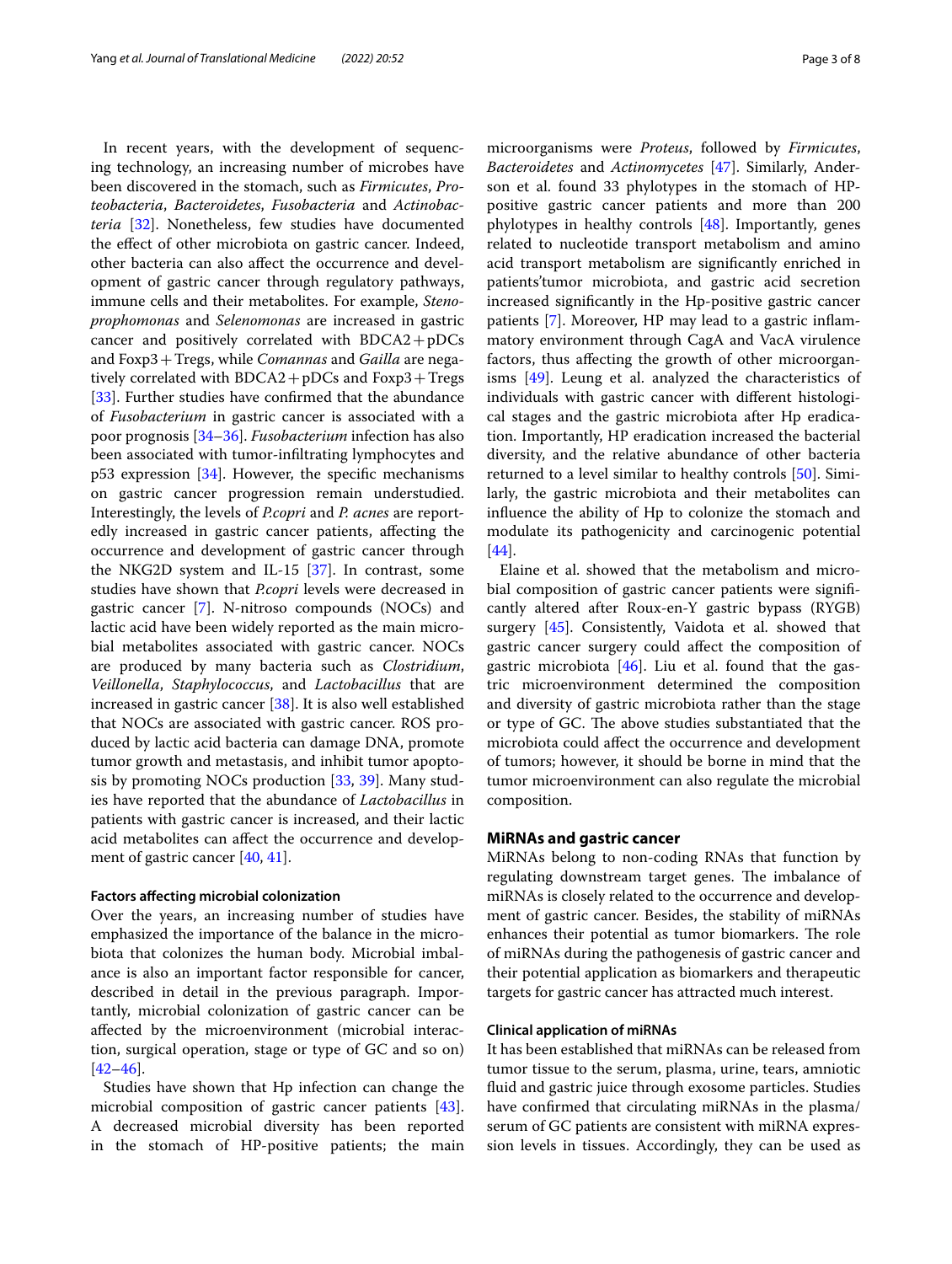biomarkers for early diagnosis and recurrence evaluation of gastric cancer [\[51\]](#page-6-20). Table [1](#page-3-0) lists some circulating miRNAs associated with gastric cancer based on serum/ plasma, considered as biomarkers of gastric cancer. Previous studies have shown signifcant diferences in circulating miRNAs between patients with gastric cancer and normal controls.

Recent studies have shown that the serum levels of EVmiR-215-5p in gastric cancer patients were signifcantly higher than in the healthy subject group, especially in patients with early gastric cancer recurrence. Importantly, serum EV-miR-215-5p levels were signifcantly correlated with the depth of invasion, TNM stage and lymph node metastasis. Accordingly, serum EV-miR-215-5p has huge prospects as a new biomarker for predicting early gastric cancer recurrence and prognosis of gastric cancer [[52\]](#page-6-21).

Wang et al. showed that miR-18a-5p could be a potential therapeutic target for gastric adenocarcinoma [\[53](#page-6-22)]. The combination of miR-4257, miR-6785-5p, miR-187-5p and miR-5739 provided a useful and high-precision noninvasive diagnostic means for the detection of early gastric cancer in a large sample size study  $(n=1417)$  [\[54](#page-6-23)]. Importantly, Wang et al. showed that miR-214 could be used as a target in patients exhibiting chemotherapy resistance; the injection of exo-anti-214 could reverse the resistance of gastric cancer patients to cisplatin [\[55](#page-6-24)]. Overall, the above studies demonstrate that miRNAs have great potential for clinical application when used as biomarkers for diagnosis, prognosis and treatment.

# **MiRNAs afect the development of gastric cancer**

MiRNAs can be used as biomarkers of gastric cancer since they can afect the development of gastric cancer in many ways. It has been found that diferent miRNAs have different effects on gastric cancer; they can promote or inhibit gastric cancer. miR-96-5p is reportedly overexpressed in gastric cancer cell lines and plasma samples of gastric cancer patients and can promote the proliferation of gastric cancer cells by directly targeting FOXO365. Importantly, it has been shown that miR-93-5p overexpression in gastric cancer cells upregulates the downstream genes CDX2, FoxM1 and CTGF of the Hippo pathway [\[66](#page-6-25)]. However, another study has shown that miR-146b-5p is negatively correlated with lymph node metastasis and distant metastasis of gastric cancer and inhibits the malignant development of gastric cancer by targeting TRAF6 [\[67](#page-6-26)]. Low expression of miR-339-5p has also been documented to be closely related to metastasis and prognosis of gastric cancer, and miR-339-5p can inhibit the malignant development of GC by negatively regulating ALKBH1  $[68]$  $[68]$ . Table [2](#page-4-0) lists the latest studies on the promotion or inhibition of miRNAs on gastric cancer.

### **Host miRNAs afect cancer metabolism**

Changes in host miRNAs can change the metabolism of tumors. Cao et al. showed that the circlmo7-miR-30a-3p-wnt2 axis could provide energy for the growth of GC cells through glutamine metabolism [\[80](#page-7-0)]. Enhanced miR-4646-5p can stabilize HIF1A by targeting PHD3 and regulating the expression of ABHD16a and miR-4646-5p itself via a positive feedback mechanism. As a novel phosphatidylserine-specifc lipase, ABHD16a participates in lipid metabolism and accumulates lysophosphatidylserine [[81](#page-7-1)]. Other studies have also corroborated that miR-34a has a regulatory efect on lactic acid [[82\]](#page-7-2).

# **Microbiota afect miRNAs expression**

An increasing body of evidence suggests that Hp infection can afect host miRNAs expression. For instance, Chang et al. showed that in Hp-positive gastric cancer patients, miR99b-3p, miR-564, and miR-638 were signifcantly increased, while miR-204-5p, miR-338-5p,

<span id="page-3-0"></span>

| Table 1 MiRNAs as biomarkers for gastric cancer |  |
|-------------------------------------------------|--|
|-------------------------------------------------|--|

| <b>MIRNAs</b>                       | <b>Samples</b>       | Sensitivity/specificity | <b>Type of biomarker</b> | Study  |  |
|-------------------------------------|----------------------|-------------------------|--------------------------|--------|--|
| miR-199a-3p                         | Plasma               | 0.76/0.74               | Diagnostic               | $[56]$ |  |
| miR-451                             | Plasma               | 0.96/1                  | Diagnostic               | $[57]$ |  |
| miR-486                             | Plasma               | 0.86./0.97              | Diagnostic               | [57]   |  |
| $miR-21$                            | Serum                | 0.88/0.79               | Diagnostic, prognostic   | $[58]$ |  |
| $miR-200c$                          | Blood                | 0.65/1                  | Diagnostic, prognostic   | $[59]$ |  |
| miR-221, miR-744, miR-376c          | Serum                | 0.82/0.58               | Diagnostic, prognostic   | [60]   |  |
| miR-940                             | Plasma               | 0.81/0.98               | Diagnostic               | [61]   |  |
| miR-551b-5p                         | Serum                | 0.77/0.8                | Diagnostic               | [62]   |  |
| miR-19b,miR-106a                    | Circulating exosomes | 0.95/0.9                | Diagnostic, prognostic   | [63]   |  |
| miR-146,miR-375,let-7,miR-19,miR-21 | Plasma               | N/S                     | Diagnostic               | [64]   |  |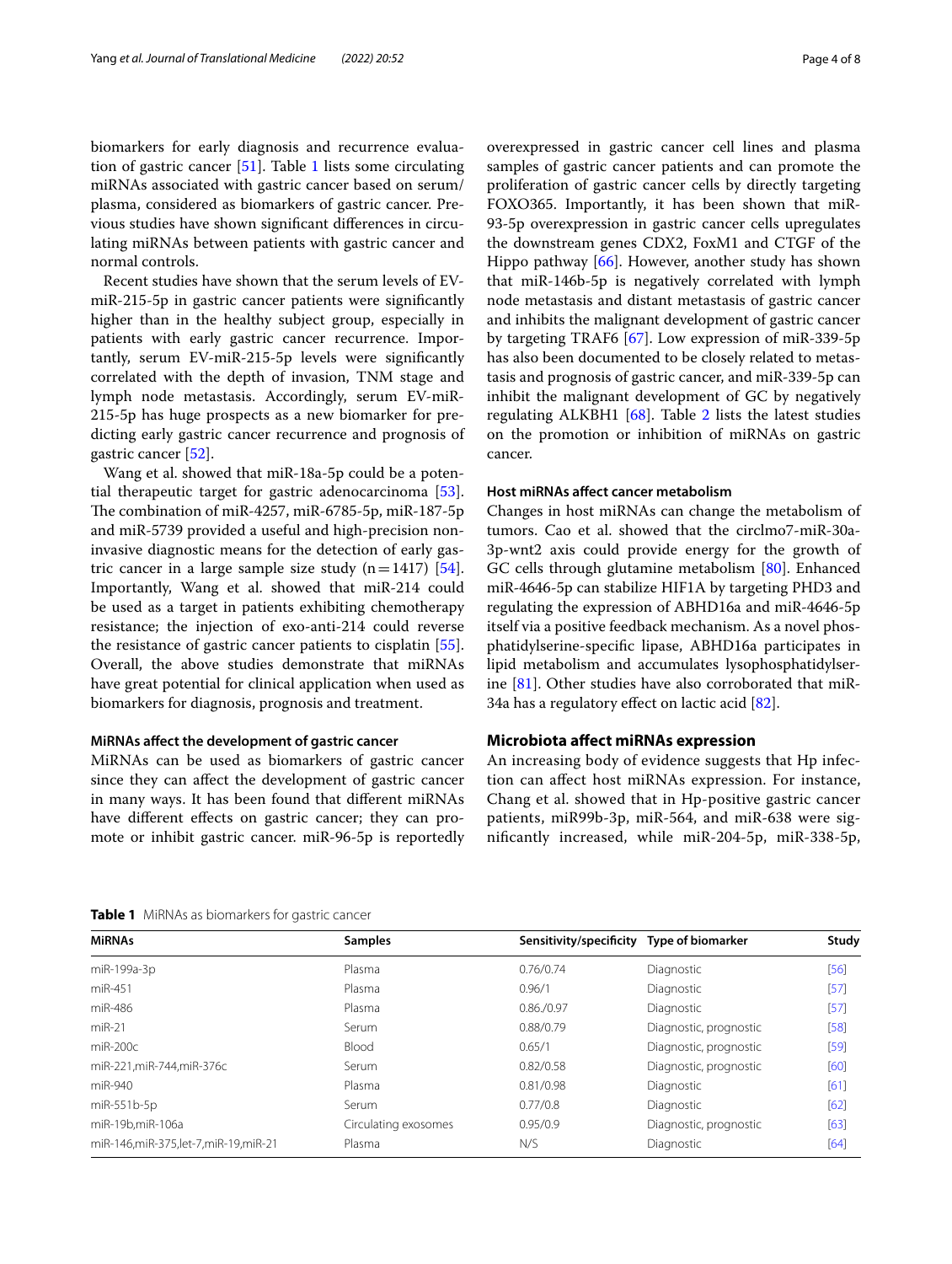## <span id="page-4-0"></span>**Table 2** MiRNAs in cell proliferation, cell cycle, and apoptosis

| <b>MIRNAs</b> | <b>Samples</b>                                                                                                                                                                               | <b>Cell functions</b>                                                                                          | <b>Target</b>     | Study    |
|---------------|----------------------------------------------------------------------------------------------------------------------------------------------------------------------------------------------|----------------------------------------------------------------------------------------------------------------|-------------------|----------|
| miR-28-5p     | GC tissues and adjacent normal tissues; GC cell<br>lines:BGC823,SGC7901                                                                                                                      | Inhibition of proliferation and migration of gastric<br>cancer cells                                           | <b>AKT</b>        | [69]     |
| $miR-7$       | GC samples and matched non-GC samples; Cell lines:<br>normal cell line(GES-1), GC cell lines(HEK-293 T,SGC-<br>7901,BGC-823,HGC-27,MKN-28,MKN-40);Serum                                      | Inhibition of GC metastasis; Suppress tumor develop-<br>ment and angiogenesis of GC cells                      | NF-KB: Raf-1      | [70, 71] |
| miR-181a      | GC tissues and adjacent normal tissues; GC<br>cell lines:MKN45,SGC-7901,MGC803,BGC-<br>823,HEK-293 T;Normal cell line:GES-1                                                                  | Inhibit apoptosis and promote the proliferation, inva-<br>sion and metastasis of gastric cancer cells          | Caprin-1          | $[72]$   |
| miR-1915      | 20 pairs of H. pylori-positive and negative gastritis<br>tissues, 30 pairs of GC tissues and adjacent normal<br>tissues; GC cell lines: SGC-7901, MKN-45; Normal cell<br>line:GES-1          | Inhibits proliferation, invasion, and migration of Helico- RAGE<br>bacter pylori-Infected gastric cancer cells |                   | $[73]$   |
| miR-1299      | GC tissues and adjacent normal tissues; GC cell lines:<br>AGS and SGC7901                                                                                                                    | Inhibits cell proliferation, migration and invasion, and<br>promotes cell apoptosis                            | ARF <sub>6</sub>  | [74]     |
| miR-133a-5p   | GC tissues and adjacent normal tissues; GC cell lines:<br>MGC-803, BGC-823, HGC-27, SGC-7901; Normal cell<br>line:GES-1                                                                      | Inhibits cell growth and metastasis, and promotes<br>apoptosis                                                 | TCF4              | [75]     |
| miR-653-5p    | 80 pairs of GC tissues and adjacent normal tissues; GC<br>Promotes gastric cancer proliferation and metastasis<br>cell lines: MGC803, BGC823, SGC7901, MKN45, AGS;<br>Normal cell line:GES-1 |                                                                                                                | SOCS6-STAT3       | [76]     |
| miR-135b      | de-identified 146 GC tissuesand 28 pairs of GC tissues;<br>Blood samples from 23 GC patients and 27 health<br>controls; GC cell lines: MKN28 and BGC823; Normal cell<br>line:GES-1           | Promotes cell proliferation, migration and invasion                                                            |                   | [77]     |
| $miR-30a-3p$  | GC cell lines: SGC7901, MGC803, and MGC823; Normal<br>cell line:GFS-1                                                                                                                        | Inhibits the development of gastric cancer                                                                     | APBB <sub>2</sub> | [78]     |
| miR-1301-3p   | GC and normal tissues from sixty patients; GC cell<br>lines:MGC-803 and SGC-7901                                                                                                             | Promotes gastric cancer cell proliferation, cell cycle<br>progression and tumorigenesis                        | SIRT1             | [79]     |

miR-375, and miR-548c-3p signifcantly decreased, compared with Hp-negative patients, [\[83](#page-7-3)]. Moreover, miR-18a-3p and miR-4286 have been reported to be induced by Hp infection, while miR-204 was decreased. Previous studies also showed that above miRNAs induced the NF-κB pathway, promoting the growth of gastric cancer [\[84](#page-7-4), [85](#page-7-5)]. In addition, the expression of many miRNAs is afected by Hp infection, such as miR-146a, miR-1289, miR-223-3p, miR-370, miR-22, miR-133 and so on [[86–](#page-7-6)[89](#page-7-7)].

Interestingly, after EBV enters the human body, it can cause host genome methylation, abnormal gene expression, disrupt cell signaling pathways, and generate a tumor microenvironment in infected gastric epithelial cells, leading to the occurrence and development of gastric cancer [[90\]](#page-7-8). In addition, latent EBV gene products, such as EBERS, BARF-0, EBNA-1 and LMP2A, are reportedly involved in downregulating the miR-200 family, resulting in decreased expression of E-cadherin or inducing NF-κB/miR-146a/Smad4 pathway in gastric cancer cells. They can also upregulate  $miR-155-5p$ expression by NF-κB pathway and inhibit the activation of Smad2 and p-Smad2 [[91–](#page-7-9)[93](#page-7-10)].

## **Perspective**

MiRNAs play a key role in the interaction between microbiota and host. The microbiota can affect the occurrence and development of cancer directly or indirectly. Studies have shown that HP infection can increase infammatory factors such as IL-1, 6 and 7, thus afecting the body's immunity  $[8]$  $[8]$ . HP infection can also increase the methylation of E-cad and tumor suppressor genes [[22\]](#page-5-13). Meanwhile, it can also promote Wnt, MAPK, ERK, NF-κB, PI3K pathway and inhibit the p53 pathway by secreting CagA and VacA [[21,](#page-5-12) [25,](#page-5-15) [87](#page-7-11)]. At present, a large number of studies have shown that *Fusobacteria*, *Actinobacteria*, *Proteobacteria* and *Bacteroidetes* are related to gastric cancer, and some strains are signifcantly related to tumor microenvironment immune factors [\[32](#page-6-2), [34](#page-6-4)]. Lactic acid and NOCs produced by many strains can also promote tumor development by destroying DNA [\[33](#page-6-3)]. Nonetheless, the mechanisms underlying the above fndings remain understudied, warranting further studies.

Previous studies have found that miRNAs can be used as potential clinical biomarkers. For example, a signifcant diference in the expression levels of miR199a-3p, miR-451 and other miRNAs was found between cancer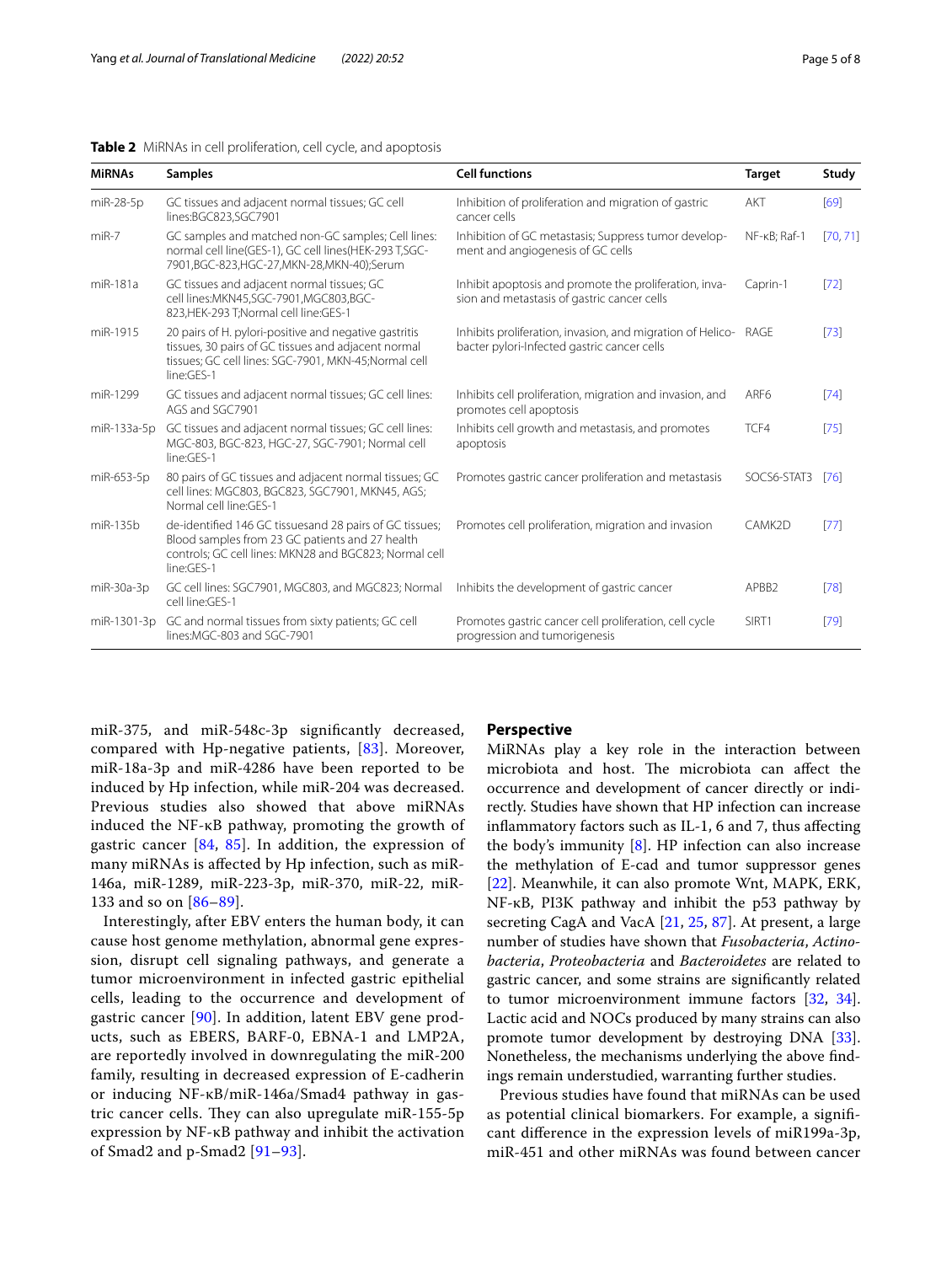patients and normal controls [[56,](#page-6-28) [57\]](#page-6-29) A signifcant correlation has been reported between patient prognosis and miRNAs miR-21 and miR-200c, which indicates that miRNAs can be used as prognostic markers [\[58](#page-6-30), [59\]](#page-6-31). MiRNAs can not only be used as biomarkers of gastric cancer, but also afect Akt and Akt, NF-κB, RAGE, ARF6, TCF4, STAT3 and other signaling pathways promote or inhibit the occurrence and development of gastric cancer  $[69, 70, 73-76]$  $[69, 70, 73-76]$  $[69, 70, 73-76]$  $[69, 70, 73-76]$  $[69, 70, 73-76]$  $[69, 70, 73-76]$ . In the meantime, miRNAs can also alter lipid metabolism, energy metabolism and amino acid metabolism, thus indirectly afecting the occurrence and development of cancer [[80–](#page-7-0)[82](#page-7-2)].

Some studies have also shown that the microbiota can afect the expression of host miRNAs, and miRNAs can conversely afect microbial colonization by changing the host-related metabolism [[89](#page-7-7)]. However, the specifc mechanism of the interaction between host miRNA and colonized microbiota in gastric cancer remains largely unexplored. In future research, an interdisciplinary endeavor is necessary to fll the knowledge gap on miRNA-mediated host-microbiome communication and provide key information for developing new treatment strategies to decrease gastric cancer-associated mortality rates.

#### **Acknowledgements**

Not applicable.

#### **Authors' contributions**

YY participated in the conception and design of the manuscript. CXL and HYY participated in drafting the article and preparing the fgure. LW, LJ and CCZ participated in preparing the tables. TLS and YXF have all reviewed. All authors have read and approved the fnal manuscript.

#### **Funding**

This study was supported by the project of the Regional Diagnosis and Treatment Center of the Health Planning Committee (No. JBZX-201903) and Zhejiang Science and Technology Planning Project (No.2021C03119).

#### **Availability of data and materials**

Not applicable.

#### **Declarations**

**Ethics approval and consent to participate** Not applicable.

#### **Consent for publication**

Not applicable.

#### **Competing interests**

The authors have declared that no competing interest exists.

#### **Author details**

<sup>1</sup> Department of Surgical Oncology, The First Affiliated Hospital, School of Medicine, Zhejiang University, Hangzhou 310003, China. <sup>2</sup>Clinical Research Center, The First Afliated Hospital, School of Medicine, Zhejiang University, Hangzhou 310003, China.

Received: 1 November 2021 Accepted: 17 January 2022 Published online: 29 January 2022

#### **References**

- <span id="page-5-0"></span>1. Bray F, Ferlay J, Soerjomataram I, et al. Global cancer statistics 2018: GLO-BOCAN estimates of incidence and mortality worldwide for 36 cancers in 185 countries. CA Cancer J Clin. 2018;68(6):394–424.
- <span id="page-5-1"></span>2. Ferlay J, Colombet M, Soerjomataram I, et al. Estimating the global cancer incidence and mortality in 2018: GLOBOCAN sources and methods. Int J Cancer. 2019;144(8):1941–53.
- <span id="page-5-2"></span>3. McGuire S. World Cancer Report 2014. Geneva, Switzerland: World Health Organization, International Agency for Research on Cancer, WHO Press, 2015. Adv Nutr. 2016;7(2):418–9.
- <span id="page-5-3"></span>4. Siegel RL, Miller KD, Jemal A. Cancer statistics, 2020. CA Cancer J Clin. 2020;70(1):7–30.
- <span id="page-5-4"></span>5. Aviles-Jimenez F, Vazquez-Jimenez F, Medrano-Guzman R, et al. Stomach microbiota composition varies between patients with non-atrophic gastritis and patients with intestinal type of gastric cancer. Sci Rep. 2014;4:4202.
- <span id="page-5-5"></span>6. Chen XH, Wang A, Chu AN, et al. Mucosa-associated microbiota in gastric cancer tissues compared with non-cancer tissues. Front Microbiol. 2019;10:1261.
- <span id="page-5-6"></span>7. Liu X, Shao L, Liu X, et al. Alterations of gastric mucosal microbiota across diferent stomach microhabitats in a cohort of 276 patients with gastric cancer. EBioMedicine. 2019;40:336–48.
- <span id="page-5-7"></span>8. Meng C, Bai C, Brown TD, et al. Human gut microbiota and gastrointestinal cancer. Genomics Proteomics Bioinformatics. 2018;16(1):33–49.
- 9. Hattori N, Ushijima T. Epigenetic impact of infection on carcinogenesis: mechanisms and applications. Genome Med. 2016;8(1):10.
- 10. Putoczki TL, Thiem S, Loving A, et al. Interleukin-11 is the dominant IL-6 family cytokine during gastrointestinal tumorigenesis and can be targeted therapeutically. Cancer Cell. 2013;24(2):257–71.
- 11. Gensollen T, Iyer SS, Kasper DL, et al. How colonization by microbiota in early life shapes the immune system. Science. 2016;352(6285):539–44.
- 12. Palm NW, de Zoete MR, Flavell RA. Immune-microbiota interactions in health and disease. Clin Immunol. 2015;159(2):122–7.
- 13. Brown DG, Rao S, Weir TL, et al. Metabolomics and metabolic pathway networks from human colorectal cancers, adjacent mucosa, and stool. Cancer Metab. 2016;4:11.
- 14. Carino A, Graziosi L, D'Amore C, et al. The bile acid receptor GPBAR1 (TGR5) is expressed in human gastric cancers and promotes epithelialmesenchymal transition in gastric cancer cell lines. Oncotarget. 2016;7(38):61021–35.
- 15. Louis P, Hold GL, Flint HJ. The gut microbiota, bacterial metabolites and colorectal cancer. Nat Rev Microbiol. 2014;12(10):661–72.
- <span id="page-5-8"></span>16. Smith PM, Howitt MR, Panikov N, et al. The microbial metabolites, short-chain fatty acids, regulate colonic Treg cell homeostasis. Science. 2013;341(6145):569–73.
- <span id="page-5-9"></span>17. Yuan C, Burns MB, Subramanian S, et al. Interaction between host microR-NAs and the gut microbiota in colorectal cancer. mSystems. 2018. [https://](https://doi.org/10.1128/mSystems.00205-17) [doi.org/10.1128/mSystems.00205-17](https://doi.org/10.1128/mSystems.00205-17).
- 18. Liu S, da Cunha AP, Rezende RM, et al. The host shapes the gut microbiota via fecal microRNA. Cell Host Microbe. 2016;19(1):32–43.
- <span id="page-5-10"></span>19. Teng Y, Ren Y, Sayed M, et al. Plant-derived exosomal microRNAs shape the gut microbiota. Cell Host Microbe. 2018;24(5):637-652.e8.
- <span id="page-5-11"></span>20. Marshall BJ, Warren JR. Unidentifed curved bacilli in the stomach of patients with gastritis and peptic ulceration. Lancet. 1984;1(8390):1311–5.
- <span id="page-5-12"></span>21. Nejati S, Karkhah A, Darvish H, et al. Infuence of *Helicobacter pylori* virulence factors CagA and VacA on pathogenesis of gastrointestinal disorders. Microb Pathog. 2018;117:43–8.
- <span id="page-5-13"></span>22. Sitaraman R. *Helicobacter pylori* DNA methyltransferases and the epigenetic feld efect in cancerization. Front Microbiol. 2014;5:115.
- <span id="page-5-14"></span>23. Murata-Kamiya N, Kurashima Y, Teishikata Y, et al. *Helicobacter pylori* CagA interacts with E-cadherin and deregulates the beta-catenin signal that promotes intestinal transdiferentiation in gastric epithelial cells. Oncogene. 2007;26(32):4617–26.
- 24. Saadat I, Higashi H, Obuse C, et al. *Helicobacter pylori* CagA targets PAR1/MARK kinase to disrupt epithelial cell polarity. Nature. 2007;447(7142):330–3.
- <span id="page-5-15"></span>25. Yong X, Tang B, Li BS, et al. *Helicobacter pylori* virulence factor CagA promotes tumorigenesis of gastric cancer via multiple signaling pathways. Cell Commun Signal. 2015;13:30.
- <span id="page-5-16"></span>26. Mashima H, Suzuki J, Hirayama T, et al. Involvement of vesicle-associated membrane protein 7 in human gastric epithelial cell vacuolation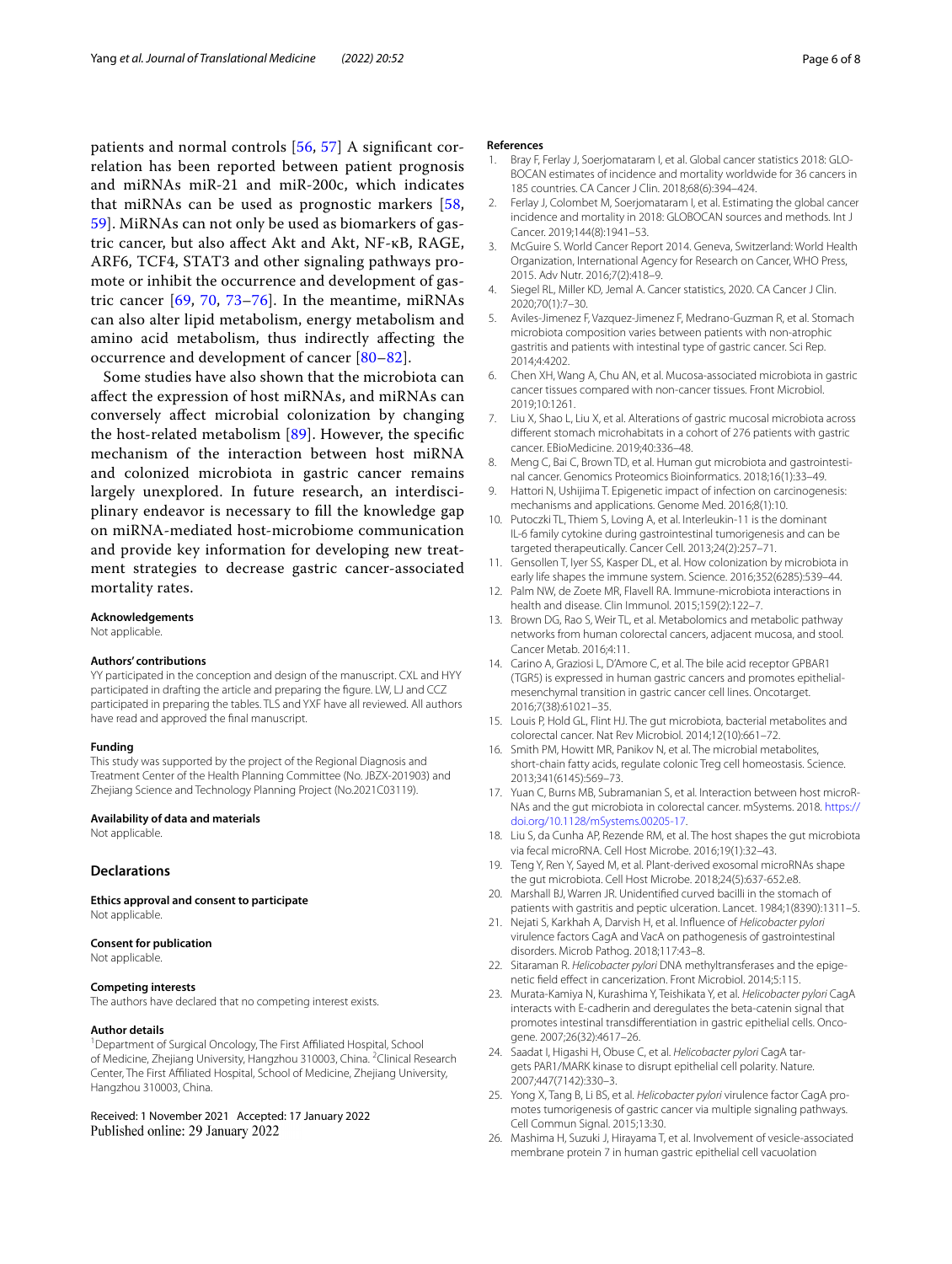induced by Helicobacter pylori-produced VacA. Infect Immun. 2008;76(6):2296–303.

- 27. Galmiche A, Rassow J. Targeting of *Helicobacter pylori* VacA to mitochondria. Gut Microbes. 2010;1(6):392–5.
- 28. Ki MR, Lee HR, Goo MJ, et al. Diferential regulation of ERK1/2 and p38 MAP kinases in VacA-induced apoptosis of gastric epithelial cells. Am J Physiol Gastrointest Liver Physiol. 2008;294(3):G635–47.
- 29. Caputo R, Tuccillo C, Manzo BA, et al. *Helicobacter pylori* VacA toxin upregulates vascular endothelial growth factor expression in MKN 28 gastric cells through an epidermal growth factor receptor-, cyclooxygenase-2-dependent mechanism. Clin Cancer Res. 2003;9(6):2015–21.
- <span id="page-6-0"></span>30. Liu N, Zhou N, Chai N, et al. *Helicobacter pylori* promotes angiogenesis depending on Wnt/beta-catenin-mediated vascular endothelial growth factor via the cyclooxygenase-2 pathway in gastric cancer. BMC Cancer. 2016;16:321.
- <span id="page-6-1"></span>31. Yokoyama K, Higashi H, Ishikawa S, et al. Functional antagonism between *Helicobacter pylori* CagA and vacuolating toxin VacA in control of the NFAT signaling pathway in gastric epithelial cells. Proc Natl Acad Sci USA. 2005;102(27):9661–6.
- <span id="page-6-2"></span>32. Ferreira RM, Pereira-Marques J, Pinto-Ribeiro I, et al. Gastric microbial community profling reveals a dysbiotic cancer-associated microbiota. Gut. 2018;67(2):226–36.
- <span id="page-6-3"></span>33. Ling Z, Shao L, Liu X, et al. Regulatory T cells and plasmacytoid dendritic cells within the tumor microenvironment in gastric cancer are correlated with gastric microbiota dysbiosis: a preliminary study. Front Immunol. 2019;10:533.
- <span id="page-6-4"></span>34. Nie S, Wang A, Yuan Y. Comparison of clinicopathological parameters, prognosis, micro-ecological environment and metabolic function of gastric cancer with or without Fusobacterium sp. Infection. J Cancer. 2021;12(4):1023–32.
- 35. Hsieh YY, Tung SY, Pan HY, et al. Increased abundance of clostridium and fusobacterium in gastric microbiota of patients with gastric cancer in Taiwan. Sci Rep. 2018;8(1):158.
- <span id="page-6-5"></span>36. Boehm ET, Thon C, Kupcinskas J, et al. *Fusobacterium nucleatum* is associated with worse prognosis in Lauren's difuse type gastric cancer patients. Sci Rep. 2020;10(1):16240.
- <span id="page-6-6"></span>37. Gunathilake MN, Lee J, Choi IJ, et al. Association between the relative abundance of gastric microbiota and the risk of gastric cancer: a casecontrol study. Sci Rep. 2019;9(1):13589.
- <span id="page-6-7"></span>38. Zhang S, Shi D, Li M, et al. The relationship between gastric microbiota and gastric disease. Scand J Gastroenterol. 2019;54(4):391–6.
- <span id="page-6-8"></span>39. Jones RM, Mercante JW, Neish AS. Reactive oxygen production induced by the gut microbiota: pharmacotherapeutic implications. Curr Med Chem. 2012;19(10):1519–29.
- <span id="page-6-9"></span>40. Vinasco K, Mitchell HM, Kaakoush NO, et al. Microbial carcinogenesis: lactic acid bacteria in gastric cancer. Biochim Biophys Acta Rev Cancer. 2019;1872(2): 188309.
- <span id="page-6-10"></span>41. Castaño-Rodríguez N, Goh KL, Fock KM, et al. Dysbiosis of the microbiome in gastric carcinogenesis. Sci Rep. 2017;7(1):15957.
- <span id="page-6-11"></span>42. Shefin AM, Whitney AK, Weir TL. Cancer-promoting efects of microbial dysbiosis. Curr Oncol Rep. 2014;16(10):406.
- <span id="page-6-13"></span>43. Yang J, Zhou X, Liu X, et al. Role of the gastric microbiome in gastric cancer: from carcinogenesis to treatment. Front Microbiol. 2021;12: 641322.
- <span id="page-6-18"></span>44. Espinoza J, Matsumoto A, Tanaka H, et al. Gastric microbiota: an emerging player in *Helicobacter pylori*-induced gastric malignancies. Cancer Lett. 2018;414:147–52.
- <span id="page-6-19"></span>45. Li JV, Ashrafan H, Sarafan M, et al. Roux-en-Y gastric bypass-induced bacterial perturbation contributes to altered host-bacterial co-metabolic phenotype. Microbiome. 2021;9(1):139.
- <span id="page-6-12"></span>46. Maksimaityte V, Bausys A, Kryzauskas M, et al. Gastrectomy impact on the gut microbiome in patients with gastric cancer: a comprehensive review. World J Gastrointest Surg. 2021;13(7):678–88.
- <span id="page-6-14"></span>47. Parsons BN, Ijaz UZ, D'Amore R, et al. Comparison of the human gastric microbiota in hypochlorhydric states arising as a result of *Helicobacter pylori*-induced atrophic gastritis, autoimmune atrophic gastritis and proton pump inhibitor use. PLoS Pathog. 2017;13(11):e1006653.
- <span id="page-6-15"></span>48. Andersson AF, Lindberg M, Jakobsson H, et al. Comparative analysis of human gut microbiota by barcoded pyrosequencing. PLoS ONE. 2008;3(7): e2836.
- <span id="page-6-16"></span>49. Zhang RG, Duan GC, Fan QT, et al. Role of *Helicobacter pylori* infection in pathogenesis of gastric carcinoma. World J Gastrointest Pathophysiol. 2016;7(1):97–107.
- <span id="page-6-17"></span>50. Li TH, Qin Y, Sham PC, et al. Alterations in gastric microbiota after *H*. *Pylori* eradication and in diferent histological stages of gastric carcinogenesis. Sci Rep. 2017;7:44935.
- <span id="page-6-20"></span>51. Mitchell PS, Parkin RK, Kroh EM, et al. Circulating microRNAs as stable blood-based markers for cancer detection. Proc Natl Acad Sci USA. 2008;105(30):10513–8.
- <span id="page-6-21"></span>52. Chen R, Yang M, Huang W, et al. Cascades between miRNAs, lncRNAs and the NF-κB signaling pathway in gastric cancer (review). Exp Ther Med. 2021;22(1):769.
- <span id="page-6-22"></span>53. Wang L, Zhang M, Wang J, et al. Diagnostic and therapeutic potencies of miR-18a-5p in mixed-type gastric adenocarcinoma. J Cell Biochem. 2021. [https://doi.org/10.1002/jcb.29927.](https://doi.org/10.1002/jcb.29927)
- <span id="page-6-23"></span>54. Abe S, Matsuzaki J, Sudo K, et al. A novel combination of serum micro-RNAs for the detection of early gastric cancer. Gastric Cancer. 2021. [https://doi.org/10.1007/s10120-021-01161-0.](https://doi.org/10.1007/s10120-021-01161-0)
- <span id="page-6-24"></span>55. Wang X, Zhang H, Bai M, et al. Exosomes serve as nanoparticles to deliver anti-miR-214 to reverse chemoresistance to cisplatin in gastric cancer. Mol Ther. 2018;26(3):774–83.
- <span id="page-6-28"></span>56. Li C, Li JF, Cai Q, et al. miRNA-199a-3p in plasma as a potential diagnostic biomarker for gastric cancer. Ann Surg Oncol. 2013;20(Suppl 3):S397-405.
- <span id="page-6-29"></span>57. Konishi H, Ichikawa D, Komatsu S, et al. Detection of gastric cancerassociated microRNAs on microRNA microarray comparing pre- and post-operative plasma. Br J Cancer. 2012;106(4):740–7.
- <span id="page-6-30"></span>58. Wu J, Li G, Wang Z, et al. Circulating microRNA-21 is a potential diagnostic biomarker in gastric cancer. Dis Markers. 2015;2015: 435656.
- <span id="page-6-31"></span>59. Valladares-Ayerbes M, Reboredo M, Medina-Villaamil V, et al. Circulating miR-200c as a diagnostic and prognostic biomarker for gastric cancer. J Transl Med. 2012;10:186.
- <span id="page-6-32"></span>60. Song MY, Pan KF, Su HJ, et al. Identifcation of serum microRNAs as novel non-invasive biomarkers for early detection of gastric cancer. PLoS ONE. 2012;7(3): e33608.
- <span id="page-6-33"></span>61. Liu X, Kwong A, Sihoe A, et al. Plasma miR-940 may serve as a novel biomarker for gastric cancer. Tumour Biol. 2016;37(3):3589–97.
- <span id="page-6-34"></span>62. Jiang X, Jiang M, Xu M, et al. Identifcation of diagnostic utility and molecular mechanisms of circulating miR-551b-5p in gastric cancer. Pathol Res Pract. 2019;215(5):900–4.
- <span id="page-6-35"></span>63. Wang N, Wang L, Yang Y, et al. A serum exosomal microRNA panel as a potential biomarker test for gastric cancer. Biochem Biophys Res Commun. 2017;493(3):1322–8.
- <span id="page-6-36"></span>64. Ranjbar R, Hesari A, Ghasemi F, et al. Expression of microRNAs and IRAK1 pathway genes are altered in gastric cancer patients with *Helicobacter pylori* infection. J Cell Biochem. 2018;119(9):7570–6.
- 65. He X, Zou K. MiRNA-96-5p contributed to the proliferation of gastric cancer cells by targeting FOXO3. J Biochem. 2020;167(1):101–8.
- <span id="page-6-25"></span>66. Meng H, Li YY, Han D, et al. MiRNA-93-5p promotes the biological progression of gastric cancer cells via Hippo signaling pathway. Eur Rev Med Pharmacol Sci. 2019;23(11):4763–9.
- <span id="page-6-26"></span>67. Ding JN, Zang YF, Ding YL. MiRNA-146b-5p inhibits the malignant progression of gastric cancer by targeting TRAF6. Eur Rev Med Pharmacol Sci. 2020;24(17):8837–44.
- <span id="page-6-27"></span>68. Wang C, Huang Y, Zhang J, et al. MiRNA-339–5p suppresses the malignant development of gastric cancer via targeting ALKBH1. Exp Mol Pathol. 2020;115: 104449.
- <span id="page-6-37"></span>69. Xiao F, Cheng Z, Wang P, et al. MicroRNA-28-5p inhibits the migration and invasion of gastric cancer cells by suppressing AKT phosphorylation. Oncol Lett. 2018;15(6):9777–85.
- <span id="page-6-38"></span>70. Ye T, Yang M, Huang D, et al. MicroRNA-7 as a potential therapeutic target for aberrant NF-κB-driven distant metastasis of gastric cancer. J Exp Clin Cancer Res. 2019;38(1):55.
- <span id="page-6-39"></span>71. Lin J, Liu Z, Liao S, et al. Elevated microRNA-7 inhibits proliferation and tumor angiogenesis and promotes apoptosis of gastric cancer cells via repression of Raf-1. Cell Cycle. 2020;19(19):2496–508.
- <span id="page-6-40"></span>72. Lu Q, Chen Y, Sun D, et al. MicroRNA-181a functions as an oncogene in gastric cancer by targeting Caprin-1. Front Pharmacol. 2018;9:1565.
- <span id="page-6-41"></span>73. Xu XC, Zhang WB, Li CX, et al. Up-regulation of MiR-1915 inhibits proliferation, invasion, and migration of *Helicobacter pylori*-infected gastric cancer cells via targeting RAGE. Yonsei Med J. 2019;60(1):38–47.